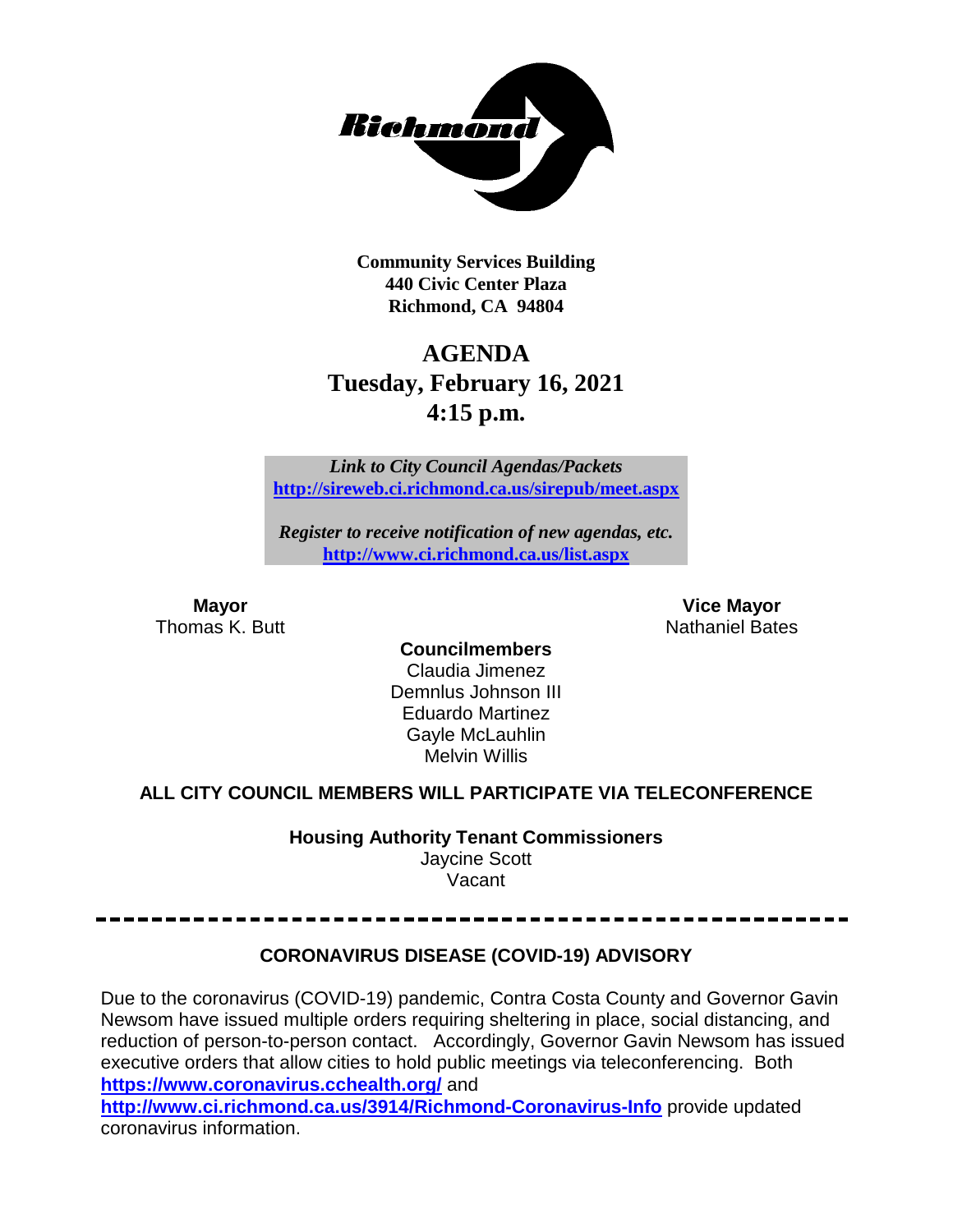**DUE TO THE SHELTER IN PLACE ORDERS**, attendance at the City of Richmond City Council meeting will be limited to Council members, essential City of Richmond staff, and members of the news media. Public comment will be confined to items appearing on the agenda and will be limited to the methods provided below. Consistent with Executive Order N-29-20, this meeting will utilize teleconferencing only. The following provides information on how the public can participate in this meeting.

### **How to watch the meeting from home:**

- 1. KCRT Comcast Channel 28 or AT&T Uverse Channel 99
- 2. Livestream online at <http://www.ci.richmond.ca.us/3178/KCRT-Live>

### **Public comment may be submitted by mail, email and/or Zoom video conference in the manner that follows; provided that no member of the public may submit more than one verbal comment per agenda item.**

- **1.** Via mail received by 1:00 p.m. the day of the meeting, sent to 450 Civic Center Plaza, 3rd Floor, Office of the Clerk, Richmond, CA 94804.
- **2.** Via email to [cityclerkdept@ci.richmond.ca.us](mailto:cityclerkdept@ci.richmond.ca.us) by 1:00 p.m. the day of the meeting.

Emails *MUST* contain in the subject line 1) public comments – Open Session prior to Closed Session; 2) public comments – Open Forum; or 3) public comments agenda item #\_\_ [include the agenda item number]. All such email will be posted on-line and emailed to the City Council before the meeting is called to order. The Clerk will prepare summaries of all such email and the summaries will be read into the record. **No individual email will be read into the record, only the summaries**. Due to the high volume of emails received, emails that do not contain the correct identifying information in the subject line may be overlooked and may not become part of the record. **Email received after 1:00 p.m. will not be summarized nor read into the record. Email received after 1:00 p.m. will, however, be posted on-line following the meeting as part of the supplemental materials attached to the meeting minutes.**

**3.** Via Zoom by video conference or by phone using the following link/call-in numbers – for Open Session and City Council:

**Please click the link below to join the webinar: [https://zoom.us/j/99312205643?pwd=MDdqNnRmS2k4ZkRTOWhlUldQOUF1Z](https://zoom.us/j/99312205643?pwd=MDdqNnRmS2k4ZkRTOWhlUldQOUF1Zz09) [z09](https://zoom.us/j/99312205643?pwd=MDdqNnRmS2k4ZkRTOWhlUldQOUF1Zz09) Passcode: ccmeeting**

**Or iPhone one-tap:**

**US: +16699006833,,99312205643# or +13462487799,,99312205643# Or Telephone:**

**Dial (for higher quality, dial a number based on your current location): US: +1 669 900 6833 or +1 346 248 7799 or +1 253 215 8782 or +1 312 626 6799 or +1 929 205 6099 or +1 301 715 8592 Webinar ID: 993 1220 5643**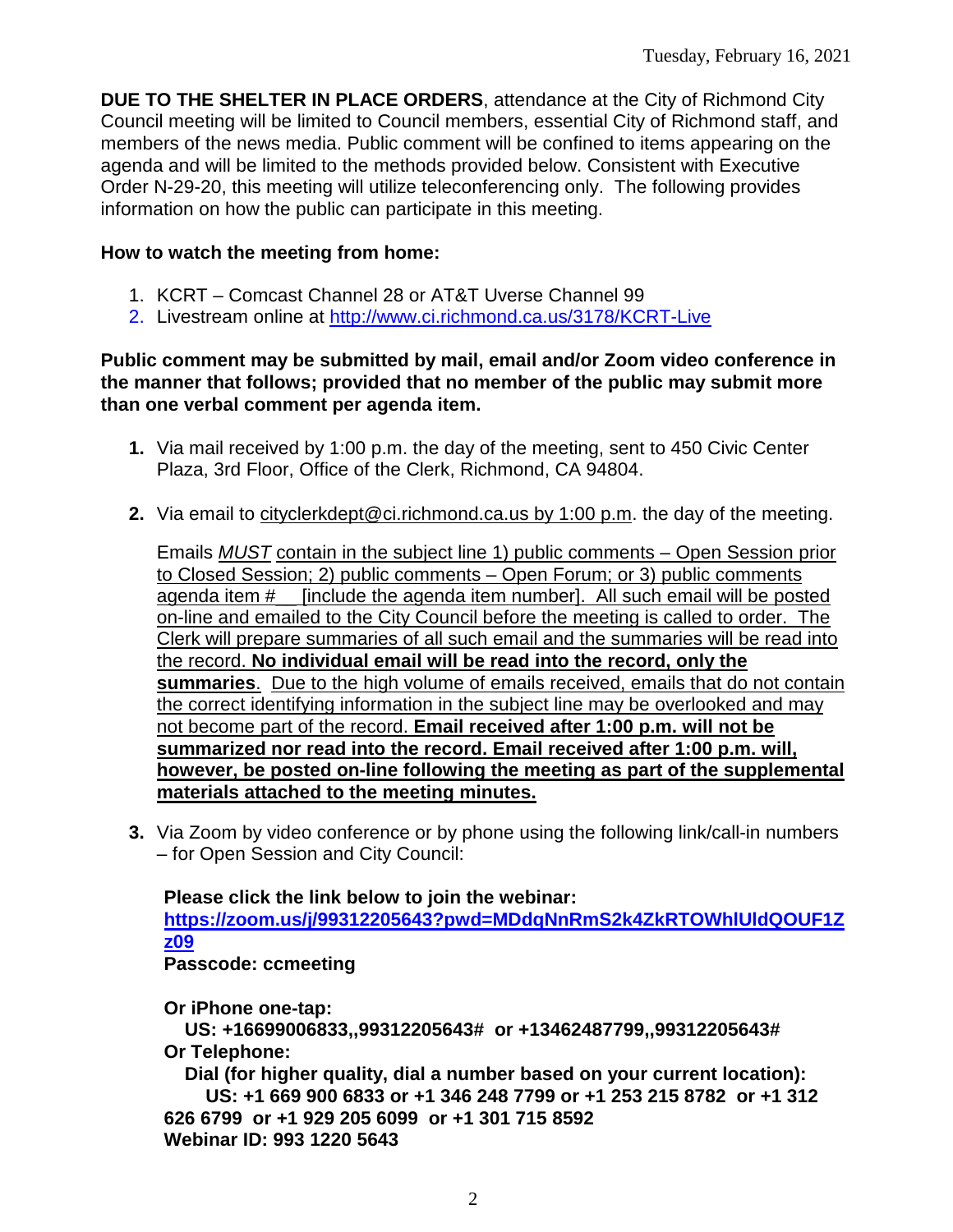International numbers available: <https://zoom.us/u/aehrwCgISx>

a. To comment by video conference, click on the Participants button at the bottom of your screen and select the "**Raise Your Hand**" button to request to speak when Public Comment is being asked for. Speakers will be called upon in the order they select the "Raise Your Hand" feature. When called upon, you will be unmuted. After the allotted time, you will then be re-muted. \*\*

b. To comment by phone, you will be prompted to "Raise Your Hand" by pressing "**\*9**" to request to speak when Public Comment is asked for. When called upon, you will be unmuted. After the allotted time, you will then be re-muted. Instructions of how to raise your hand by phone are available at: [https://support.zoom.us/hc/en-us/articles/201362663 -Joining-a-meeting-by](https://support.zoom.us/hc/en-us/articles/201362663)[phone.](https://support.zoom.us/hc/en-us/articles/201362663) \*\*

\*\*The clerk will announce the item number and ask individuals who would like to address the Council to raise their hand. After the clerk reads the item into the record, the request to speak period on the item will be closed.

### *The City cannot guarantee that its network and/or the site will be uninterrupted. To ensure that the City Council receives your comments, you are strongly encouraged to submit your comments in writing in advance of the meeting.*

### **Record of all public comments:**

All public comments will be considered a public record, put into the official meeting record. All public comments will be available after the meeting as supplemental materials and will be posted as an attachment to the meeting minutes when the minutes are posted: [http://www.ci.richmond.ca.us/Archive.aspx?AMID=31.](http://www.ci.richmond.ca.us/Archive.aspx?AMID=31)

### **Procedures for Removing Consent Calendar Items from the Consent Calendar**

Councilmembers and members of the public who wish to remove an item from the consent calendar must comply with the following procedures in order to remove an item from the consent calendar:

- 1. Telephone or email a City staff member who has knowledge of the subject matter by 2:00 p.m. on the day of meeting. Any staff member shown as an author of the agenda report for the particular item has knowledge of the subject matter and may be called.
- 2. Inform the City Clerk's Office by email at [cityclerkdept@ci.richmond.ca.us](mailto:cityclerkdept@ci.richmond.ca.us) or by phone at 510-620-6513, ext. 9, by 3:00 p.m. that they discussed the matter with staff with knowledge of the subject matter and that such Councilmember or member of the public, nonetheless, desires the item to be removed from the consent calendar for discussion.

Staff will be informed by the City Clerk's Office as soon as reasonably practicable after notice of the request to remove the item from the consent calendar. Staff may attend the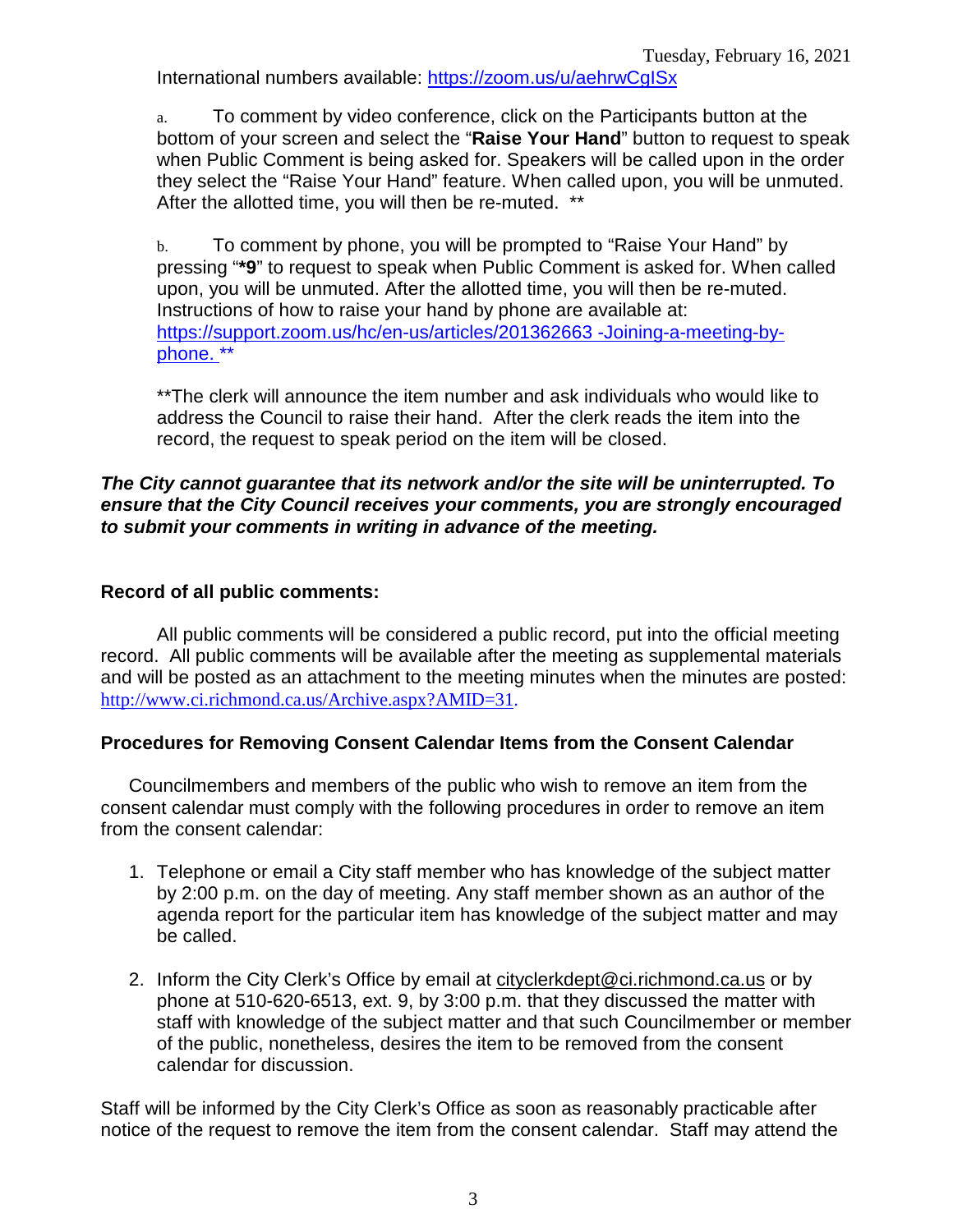meeting remotely.

### **Accessibility for Individuals with Disabilities**

Upon request, the City will provide for written agenda materials in appropriate alternative formats, or disability-related modification or accommodation, including auxiliary aids or services and sign language interpreters, to enable individuals with disabilities to participate in and provide comments at/related to public meetings. Please submit a request, including your name, phone number and/or email address, and a description of the modification, accommodation, auxiliary aid, service or alternative format requested at least two days before the meeting. Requests should be emailed to [cityclerkdept@ci.richmond.ca.us](mailto:cityclerkdept@ci.richmond.ca.us) or submitted by phone at 510-620-6513, ext. 9, or 510-620-6509. Requests made by mail to City Clerk's Office, City Council meeting, 450 Civic Center Plaza, Richmond, CA 94804 must be received at least two days before the meeting. Requests will be granted whenever possible and resolved in favor of accessibility.

### **Effect of Advisory on In-person public participation**

During the pendency of the Executive Order N-29-20, the language in this Advisory portion of the agenda supersedes any language below in the meeting procedures contemplating inperson public comment.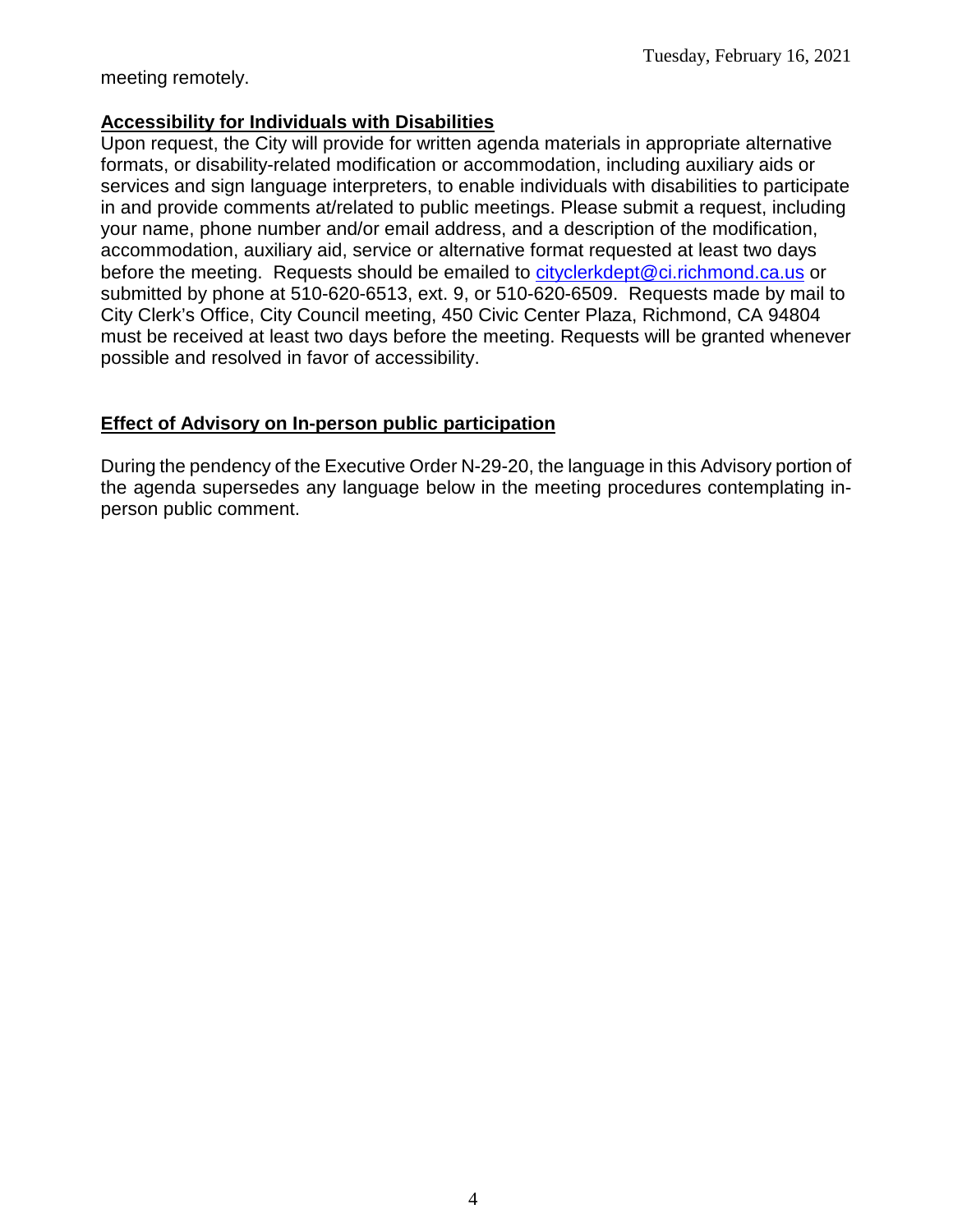# **MEETING PROCEDURES**

The City of Richmond encourages community participation at its City Council meetings and has established procedures that are intended to accommodate public input in a timely and time-sensitive way. As a courtesy to all members of the public who wish to participate in City Council meetings, please observe the following procedures:

### **PUBLIC COMMENT ON AGENDA ITEMS: Each speaker will be allowed up to TWO (2) MINUTES to address the City Council on NON-PUBLIC HEARING items listed on the agenda. Speakers are allowed up to THREE (3) minutes on PUBLIC HEARING items.**

**CONSENT CALENDAR:** Consent Calendar items are considered routine and will be enacted, approved or adopted by one motion unless a request for removal for discussion or explanation is received from the audience or the City Council.

**CONDUCT AT MEETINGS:** Richmond City Council meetings are limited public forums during which the City strives to provide an open, safe atmosphere and promote robust public debate. Members of the public, however, must comply with state law, as well as the City's laws and procedures and may not actually disrupt the orderly conduct of these meetings. The public, for example, may not shout or use amplifying devices, must submit comment cards and speak during their allotted time, may not create a physical disturbance, may not speak on matters unrelated to issues within the jurisdiction of the City Council or the agenda item at hand, and may not cause immediate threats to public safety.

**CITY HARASSMENT POLICY:** The City invites public comment and critique about its operations, including comment about the performance of its public officials and employees, at the public meetings of the City Council and boards and commissions. However, discriminatory or harassing comments about or in the presence of City employees, even comments by third parties, may create a hostile work environment, if severe or pervasive. The City prohibits harassment against an applicant, employee, or contractor on the basis of race, religious creed, color, national origin, ancestry, physical disability, medical condition, mental disability, marital status, sex (including pregnancy, childbirth, and related medical conditions), sexual orientation, gender identity, age or veteran status, or any other characteristic protected by federal, state or local law. In order to acknowledge the public's right to comment on City operations at public meetings, which could include comments that violate the City's harassment policy if such comments do not cause an actual disruption under the Council Rules and Procedures, while taking reasonable steps to protect City employees from discrimination and harassment, City Boards and Commissions shall adhere to the following procedures. If any person makes a harassing remark at a public meeting that violates the above City policy prohibiting harassment, the presiding officer of the meeting may, at the conclusion of the speaker's remarks and allotted time: (a) remind the public that the City's Policy Regarding Harassment of its Employees is contained in the written posted agenda; and (b) state that comments in violation of City policy are not condoned by the City and will play no role in City decisions. If any person makes a harassing remark at a public meeting that violates the above City policy, any City employee in the room who is offended by remarks violating the City's policy is excused from attendance at the meeting. No City employee is compelled to remain in attendance where it appears likely that speakers will make further harassing comments. If an employee leaves a City meeting for this reason, the presiding officer may send a designee to notify any offended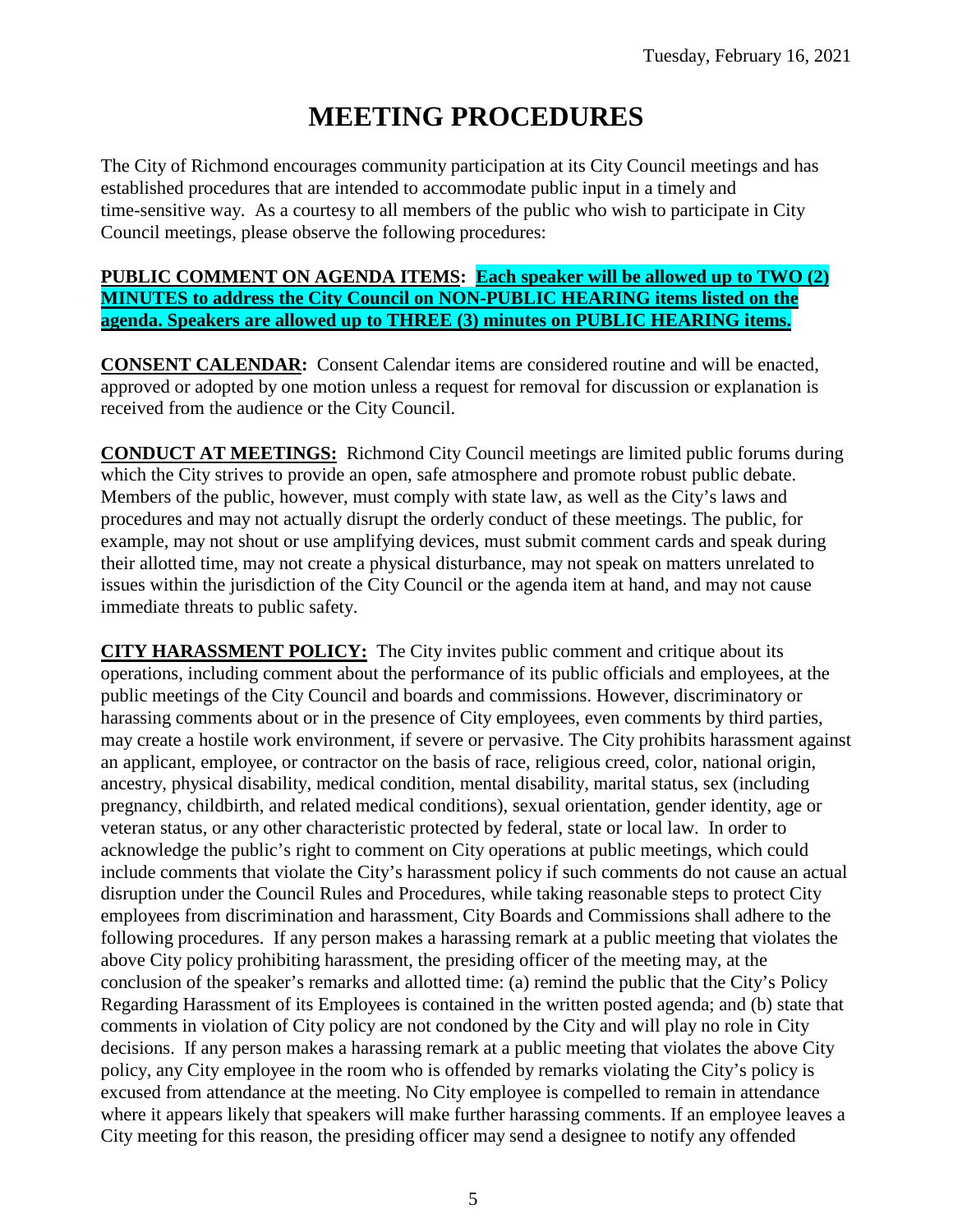Tuesday, February 16, 2021 employee who has left the meeting when those comments are likely concluded so that the employee may return to the meeting. The presiding officer may remind an employee or any council or board or commission member that he or she may leave the meeting if a remark violating the City's harassment policy is made. These procedures supplement the Council Rules and Procedures relating to disruption of orderly conduct at Council meetings.

Any law enforcement officer on duty or whose service is commanded by the presiding officer shall be Sergeant-at-Arms of the Council meetings. He/she, or they, shall carry out all orders and instructions given by the presiding officer for the purpose of maintaining order and decorum at the Council meetings (City Council Rules of Procedure and Order Section III F, RMC Section 2.12.030).

**\*\*\*\*\*\*\*\*\*\*\*\*\*\*\*\*\*\*\*\*\*\*\*\*\*\*\*\*\*\*\*\*\*\*\*\*\*\*\*\*\*\*\*\*\*\*\*\*\*\*\*\*\*\*\*\*\*\***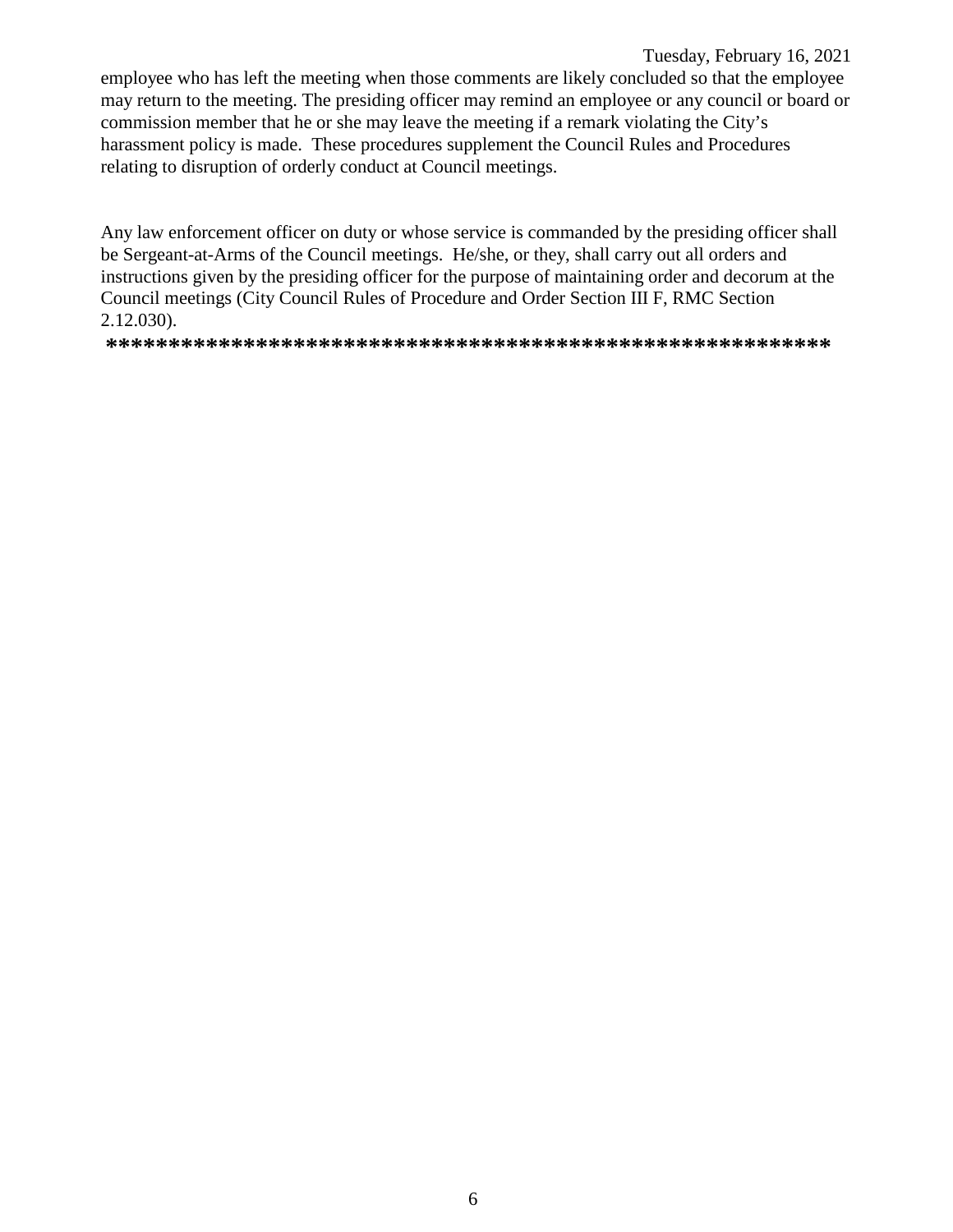## **OPEN SESSION TO HEAR PUBLIC COMMENT BEFORE CLOSED SESSION**

### 4:15 p.m.

### **A. ROLL CALL**

### **B. PUBLIC COMMENT BEFORE CLOSED SESSION**

### **C. ADJOURN TO CLOSED SESSION**

### **CLOSED SESSION**

Shimada Room of the Community Services Building

### **CITY COUNCIL**

LIABILITY CLAIMS -(Government Code Section 54956.9):

Kathleen Jones v. City of Richmond

Terrance Jackson v. City of Richmond

CONFERENCE WITH LEGAL COUNSEL - EXISTING LITIGATION (paragraph (1) of Subdivision [d] of Government Code Section 54956.9):

Levin Richmond Terminal Corp. v. City of Richmond (Two cases)

Wolverine Fuels Sales LLC v. City of Richmond (One case)

Phillips 66 Co. v. City of Richmond (Two cases)

SPRAWDEF et al. v. City of Richmond

Point Molate Alliance et al. v. City of Richmond

North Coast Rivers Alliance et al. v. City of Richmond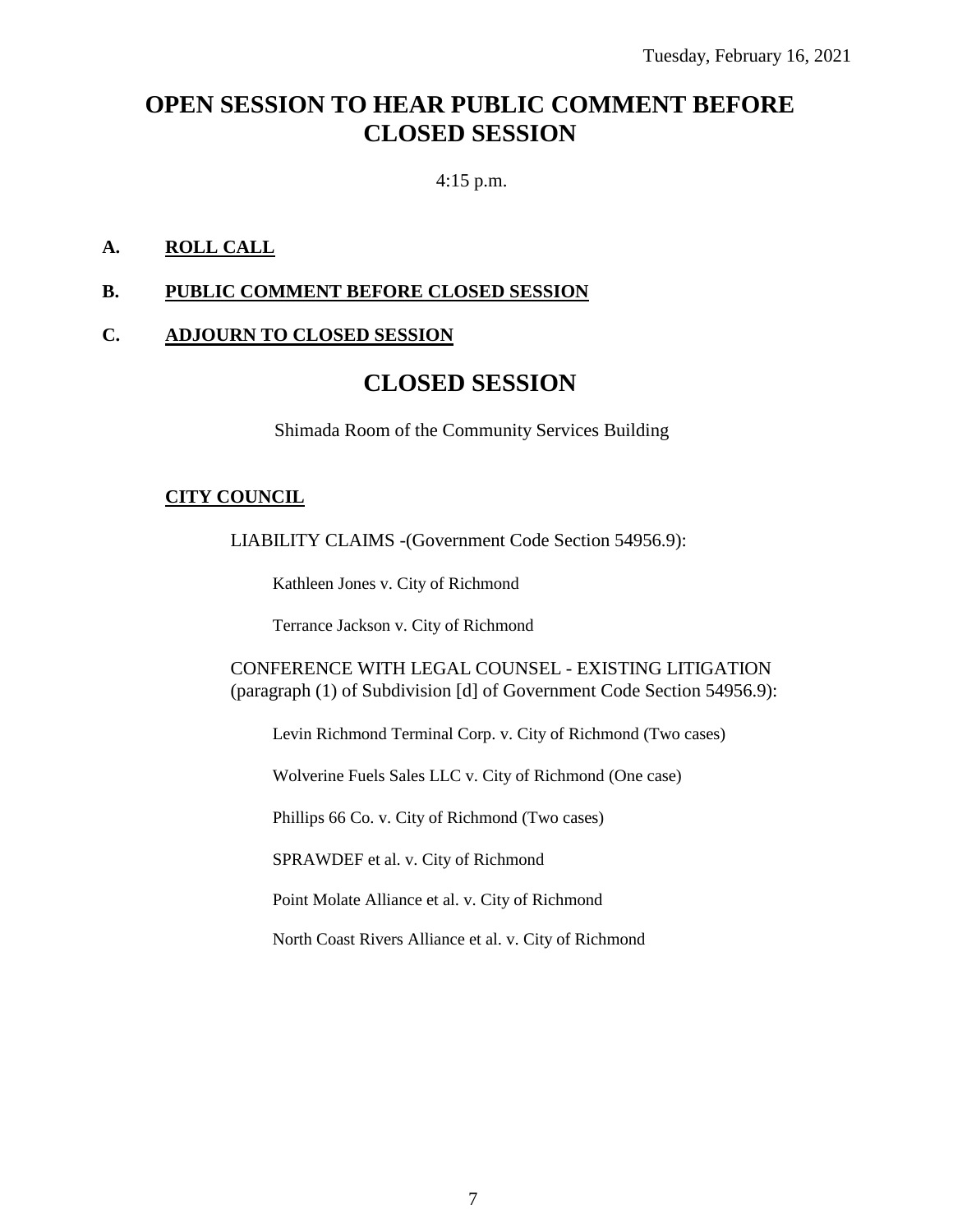## **REGULAR MEETING OF THE RICHMOND CITY COUNCIL**

6:30 p.m.

### **A. ROLL CALL**

### **B. STATEMENT OF CONFLICT OF INTEREST**

### **C. AGENDA REVIEW**

### **D. ELECTION OF THE VICE MAYOR FOR 2021**

**D-1.** ELECTION of Vice Mayor for 2021 - Mayor Tom Butt (620-6503).

### **E. REPORT FROM THE CITY ATTORNEY OF FINAL DECISIONS MADE DURING CLOSED SESSION**

### **F. REPORT FROM THE CITY MANAGER**

### **G. OPEN FORUM FOR PUBLIC COMMENT**

### **H. CITY COUNCIL CONSENT CALENDAR**

- **H-1.** APPROVE a legal services agreement for \$300,000 with the law firm of Downey Brand LLP for services rendered from January 27, 2021, through June 30, 2024, to address an ongoing contract dispute with the City's waste water operator, and a first amendment to add \$400,000 to an existing legal services agreement with Shute, Mihaly & Weinberger LLP for services rendered February 16, 2021, through June 30, 2025, to represent and defend the City of Richmond in pending municipal law litigation in state and federal court - City Attorney's Office (Teresa L. Stricker 620-6509).
- **H-2.** INTRODUCE an ordinance (first reading) amending RMC chapter 14.46 Neighborhood Parking Regulations, section 14.46.005 Definitions, section 14.46.010 (a) Neighborhood parking zones, section 14.46.010 (b) Electric Vehicle Charging, section 14.46.010 (c) Car Share, section 14.46.020 Installation and maintenance of parking revenue equipment, section 14.46.030 Curbs, street lines, markings and parklets, section 14.46.050 Unlawful parking in on -street parking spaces, section 14.46.070 Unlawful parking in off-street parking spaces, section 14.46.030, 14.46.100 Rates charged for use of parking spaces, 14.46.130 Notice of parking violation and vehicle removal, section 14.46.140 Disposition and use of revenue, 14.56 Neighborhood Permit Parking, section 14.56.020 (a) Legislative Findings, section (b) Specific Findings, section 14.56.030 (k) Definitions, section14.56.060 (b) Designation process of a neighborhood permit parking area, section 14.56.080 (b)(3) Issuance of vehicle parking permits, section 14.56.090 Visitor permits, section 14.56.150 Revocation of permits, section 14.56.170 (b) Deletion of streets from neighborhood permit parking areas, section 14.44 Stopping, Standing, or Parking Restricted or Prohibited on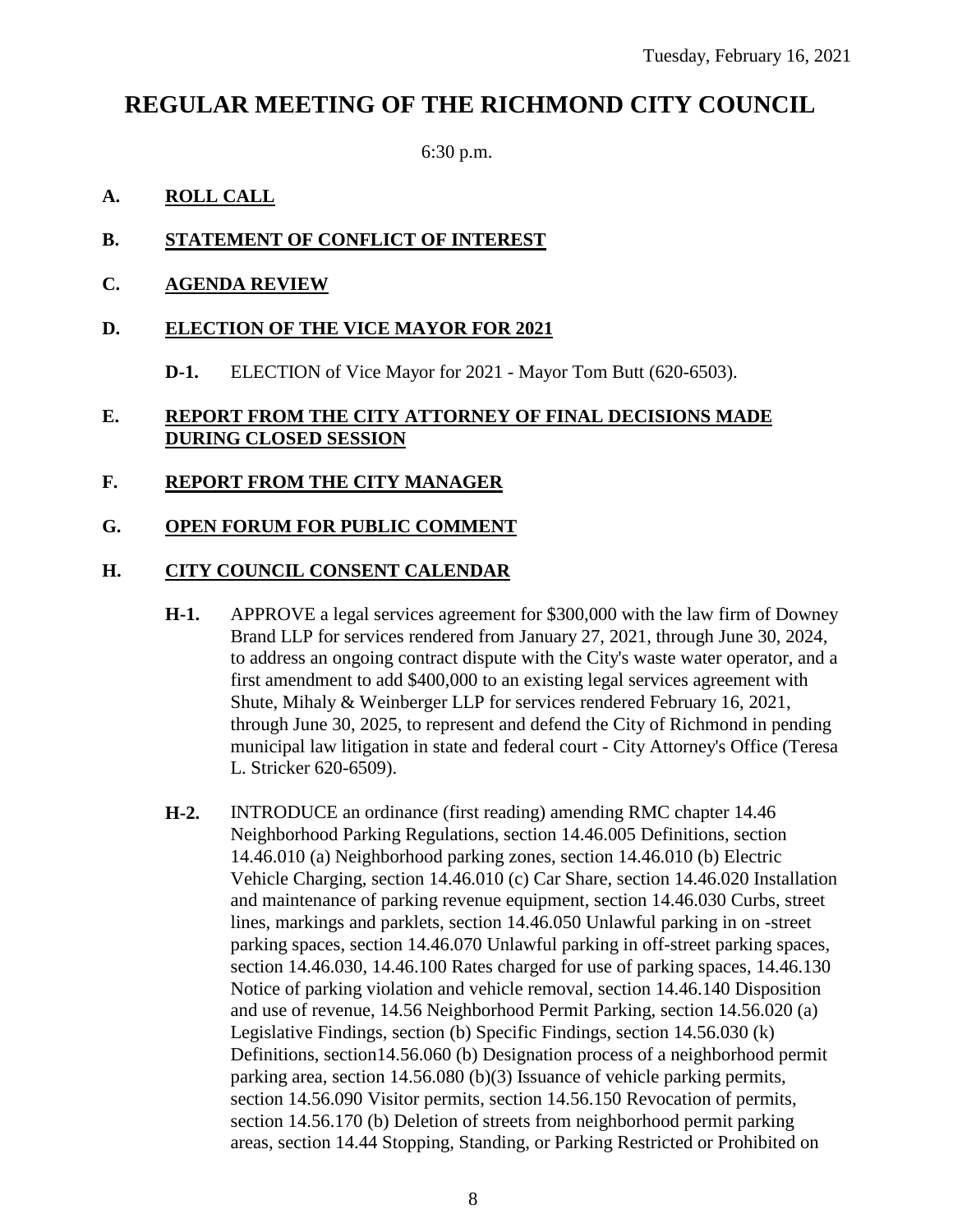Tuesday, February 16, 2021 Certain Streets, section 14.40.150 Parking in city -owned or operated lots, section 14.40.210 Parking areas for electric or low emission vehicles, section 14.08 Traffic Administration, and section 2.62 Administrative Citations - Library and Community Services Department (Jim Nantell/Denée Evans 621-1718). **This item was continued from the December 22, 2020, meeting.**

- **H-3.** ADOPT a resolution adopting the Ferry to Bridge to Greenway Complete Streets Plan - Library and Community Services Department (Jim Nantell/Lori Reese 307-8006).
- **H-4.** ADOPT a resolution authorizing the execution of a construction contract with Ghilotti Bros., Inc., for construction of the Macdonald Avenue and 33rd Street Intersection Project in an amount not to exceed \$790,654.70, including a 10% contingency (\$71,877.70) - Public Works Department (Tawfic Halaby 621- 1612/Dane Rodgers 307-8112).
- **H-5.** ADOPT a resolution authorizing a request to the Metropolitan Transportation Commission for the allocation of Fiscal Year 2021-22 Transportation Development Act Article 3 pedestrian/bicycle project funding and to ACCEPT and APPROPRIATE the funds should the grant be awarded - Public Works Department (Tawfic Halaby 621-1612).
- **H-6.** ADOPT a resolution appropriating funds from the 2019A Wastewater Bond proceeds and APPROVE Veolia Water to manage and award contracts for the First Street Wet Weather Improvement project to D'Arcy and Harty Construction and Questa Engineering (testing and inspection) for an amount not to exceed \$2,719,422 [project cost of \$2,290,764 plus a 20% contingency cost of \$428,658] - Public Works Department (Tawfic Halaby 621-1612/Mary Phelps 621-1269).
- **H-7.** APPROVE Amendment No. 1 to the contract with The Backflow Team, LLC in an amount not to exceed \$25,000. The original contract in the amount not to exceed \$9,999 was executed on December 17, 2019. Contract Amendment No. 1 brings the total contract amount to \$34,999 - Public Works Department (Tawfic Halaby 621-1612).
- **H-8.** ADOPT a resolution in support of reaching the goal of 100% zero emission new vehicle sales in California by 2030 - Councilmember McLaughlin (620-6636)
- **H-9.** APPROVE the appointment of Marisol Cantu to the Reimagining Public Safety Task Force to fill a vacancy created by Tania Pulido - Office of the Mayor (Mayor Tom Butt 620-6503).
- **H-10.** ADOPT a resolution in support of recommending that the Bay Area Air Quality Management District (BAAQMD) adopt the strongest health and safety protections in its amendments to BAAQMD Regulation 6, Rule 5 on Particulate Emissions from Petroleum Refinery Fluidized Catalytic Cracking Units - Councilmember Martinez (620-6593).